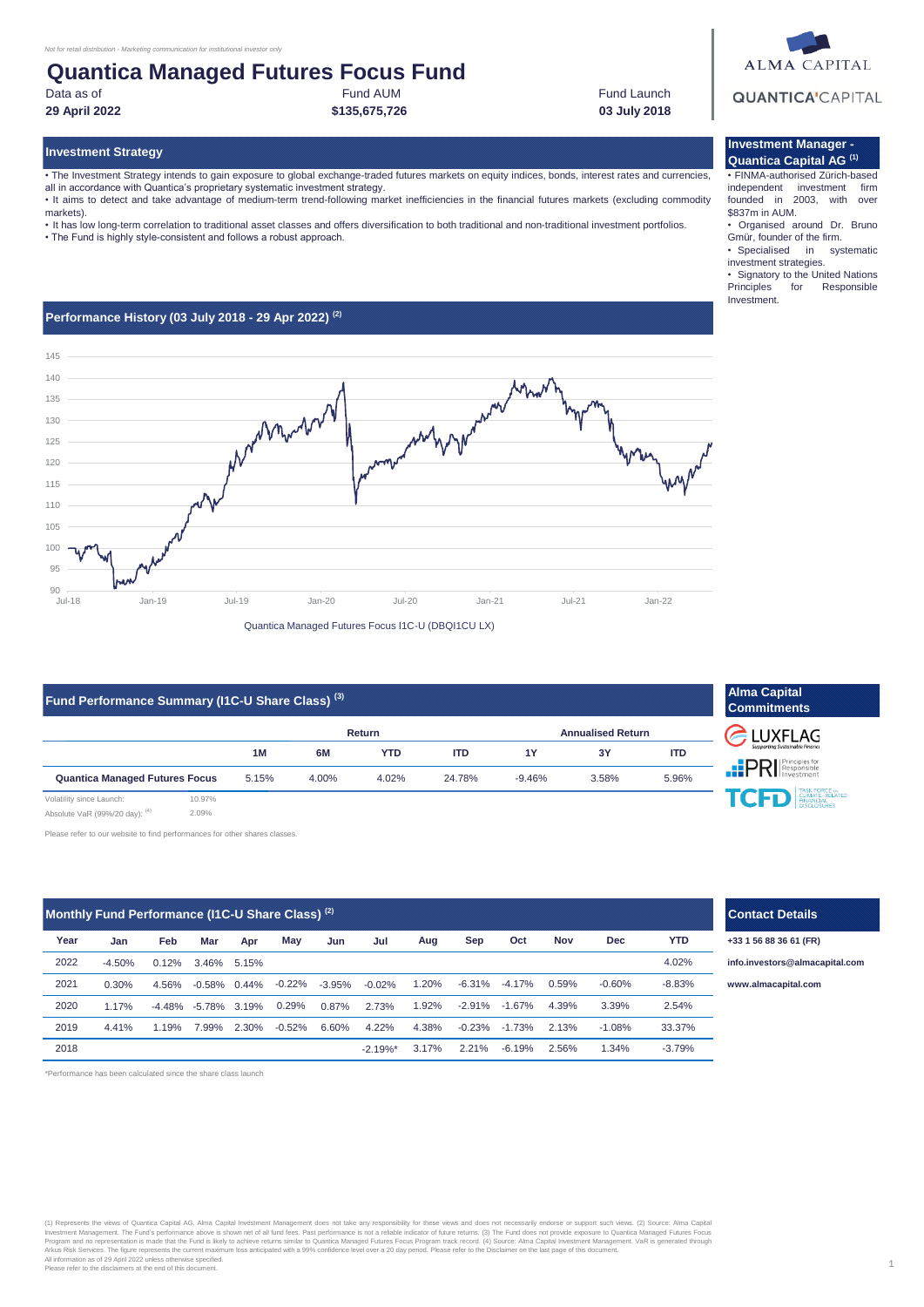# **Quantica Managed Futures Focus Fund**

Data as of

**29 April 2022**

Fund AUM **\$135,675,726**

Fund Launch **03 July 2018**



#### **Fund Characteristics**



#### **Asset Class Exposure (% NAV)**

| <b>Asset Class</b>          | <b>Long Exposure</b> | <b>Short Exposure</b> |
|-----------------------------|----------------------|-----------------------|
| <b>Commodity Future</b>     | -                    | ٠                     |
| <b>Interest Rate Future</b> | ۰                    | $-1055.32$            |
| <b>Bond Future</b>          | -                    | $-132.26$             |
| <b>FX Futures</b>           | 20.67                | $-40.87$              |
| <b>Equity Index Future</b>  | 1.63                 | $-37.82$              |
| Total                       | 22.30                | $-1,266.27$           |

#### 6.30 **36.05** Time Deposits at third party banks Sovereign Bond Corporate Bond **Total % NAV** 22.34 7.41 **Cash Management**

#### **Asset Class Exposure (USD)**

| <b>Asset Class</b>          | <b>Long Exposure</b> | <b>Short Exposure</b> |
|-----------------------------|----------------------|-----------------------|
| <b>Commodity Future</b>     | -                    | -                     |
| <b>Interest Rate Future</b> | -                    | $-1.431.807.329$      |
| <b>Bond Future</b>          | $\overline{a}$       | $-179.445.809$        |
| <b>FX Futures</b>           | 28,050,618           | $-55,449,490$         |
| <b>Equity Index Future</b>  | 2.209.483            | $-51.311.932$         |
| Total                       | 30,260,102           | $-1,718,014,559$      |

I1C-C

#### 0.90%  $I1C-U$ I1C-E A2JMM9 LU1825540062 ALMFFIE LX EUR **Key Facts Issuer / Manager Share Classes Quantica UCITS Funds SICAV / Alma Capital Investment Management Fund Type** Luxembourg UCITS SICAV

| <b>WKN</b>                                | A2JMM9                                                                | A2JMNA           | A2JMNB            |  |  |  |
|-------------------------------------------|-----------------------------------------------------------------------|------------------|-------------------|--|--|--|
| <b>ISIN-Code</b>                          | LU1825540062                                                          | LU1825540146     | LU1825540229      |  |  |  |
| <b>BBG Ticker</b>                         | <b>ALMFFIE LX</b>                                                     | <b>DBQI1CULX</b> | <b>DBMFICA LX</b> |  |  |  |
| <b>Currency</b>                           | <b>EUR</b>                                                            | <b>USD</b>       | CHF               |  |  |  |
| Management Fee p.a. (6)                   | 0.90%                                                                 | 0.90%            | 0.90%             |  |  |  |
| Tax d'abonnement p.a.                     | 0.01%                                                                 | 0.01%            | 0.01%             |  |  |  |
| Performance Fee <sup>(7)</sup>            | 20.00%                                                                | 20.00%           | 20.00%            |  |  |  |
| <b>Initial Issue Price</b>                | € 100                                                                 | \$100            | <b>CHF 100</b>    |  |  |  |
| <b>Launch Date</b>                        | 08 June 2021                                                          | 03 July 2018     | 01 March 2021     |  |  |  |
| Subscription and Redemption Cut-Off       | 3:00 p.m. CET (T-1)                                                   |                  |                   |  |  |  |
| <b>Valuation Day (T)</b>                  | Daily                                                                 |                  |                   |  |  |  |
| <b>NAV Publication</b>                    | Daily, published on a T+2 basis                                       |                  |                   |  |  |  |
| <b>Settlement</b>                         | $T+4$                                                                 |                  |                   |  |  |  |
| Depositary, Administrator, Transfer Agent | RBC Investor Services Bank S.A.                                       |                  |                   |  |  |  |
| Registered Countries <sup>(8)</sup>       | Austria, France, Germany, Ireland, Italy, Luxembourg, Switzerland, UK |                  |                   |  |  |  |
| <b>SRRI</b>                               | 5                                                                     |                  |                   |  |  |  |
|                                           |                                                                       |                  |                   |  |  |  |

(5) Source: Alma Capital Investment Management. The pie chart represents the allocation of margin capital an investor would face if they were to physically repicted the position. Source: Alma Capital Investment Management